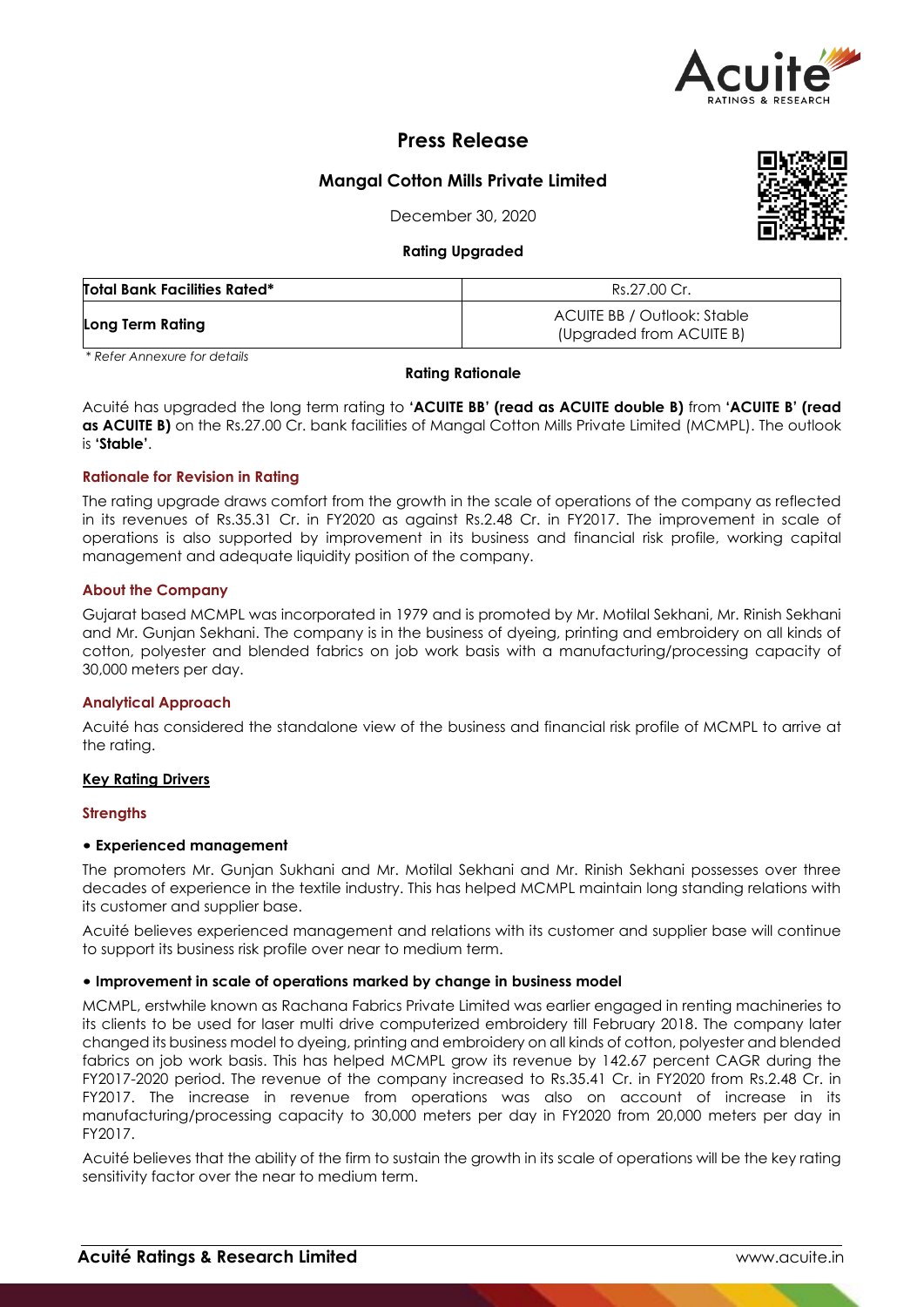

## • **Moderate financial risk profile**

MCMPL has moderate financial risk profile marked by moderate tangible net worth and gearing, and comfortable debt protection metrics.

The tangible net worth of the company stood at Rs.16.79 Cr. as on March 31, 2020 as against Rs.16.02 Cr. as on March 31, 2019. The company follows a moderate financial policy as reflected in its Gearing (Debt to Equity) of 0.87 times as on March 31, 2020 as against 1.20 times as on March 31, 2019. The debt profile comprises of long term loans and fund based working capital facilities availed. The TOL/TNW (Total Outside Liabilities to Total Net Worth) stood at 1.15 times as on March 31, 2020.

The debt protection metrics remain comfortable and have improved on Y-O-Y basis. The ICR (Interest Coverage Ratio) stood at 4.14 times as on March 31, 2020 as against 2.66 times as on March 31 2019 and the DSCR (Debt Service Coverage Ratio) stood at 1.55 times as on March 31, 2020 as against 1.92 times as on March 31, 2019. The NCA/TD (Net Cash Accrual to Total Debt) stood at 0.34 times as on March 31, 2020 (Provisional) as against 0.16 times as on March 31, 2019.

Acuité believes that the financial risk profile of the company is expected to remain moderate in the near to medium term on account of moderate net worth and gearing, and comfortable debt protection metrics.

#### • **Moderate working capital management**

MCMPL has moderate working capital management marked by improvement in GCA of 100 days for FY2020 as against 137 days for FY2019. The improvement in GCA is driven by improvement in the Inventory of 26 days for FY2020 as against 44 days for FY2019 and improvement in Debtors of 75 days for FY2020 as against 91 days for FY2019.

The Creditors too have improved to 49 days for FY2020 as against 82 days for FY2019. The current ratio stands moderate at 1.44 times as on March 31, 2020 while the working capital limits remain utilised at an average of ~66 percent for the 8 month period till November, 2020.

Acuité believes that the working capital management of MCMPL is expected to remain at moderate levels in the near to medium term and will remain key rating sensitivity factor.

#### **Weaknesses**

#### • **Highly fragmented industry with intense competition and profitability susceptible to fluctuations in input cost**

MCMPL has a presence in highly fragmented and competitive textile industry characterised by a large number of organised and unorganised players, thus limiting its bargaining power in terms of pricing and credit terms with its suppliers and customers. Moreover, MCMPL is also susceptible to fluctuation in raw material prices thus affecting the profitability margins of the company.

Acuité believes that the highly fragmented and competitive industry along with variation in raw material prices will remain a key concern for the company going ahead.

#### • **Deteriorating operating performance on account of Covid-19**

MCMPL's operations have been moderately impacted by the Covid-19 pandemic, which has impacted the company's ability to generate revenues at FY2020 levels in the current year. The revenues are expected to improve gradually on a month on month basis due to improving business conditions the total revenue for FY2021 is expected to deteriorate by around ~20 percent on account of reduced business activity during the lockdown period.

Acuité believes that while the revenues are expected to deteriorate in the near term due to the impact of COVID-19, the ability of the company to improve its scale of operations in FY2022 will be key monitorable.

#### **Liquidity position: Adequate**

MCMPL has adequate position marked by moderate net cash accruals vis-à-vis its maturing debt obligations and moderate utilisation of its working capital facilities. The company generated cash accruals of Rs.5.00 Cr. for FY2020 as against Rs.2.99 Cr. for FY2019 vis-à-vis its maturing debt obligations of Rs.3.07 Cr. in FY2020 and Rs.2.65 Cr. in FY2019. The working capital limits remain utilised at an average of ~66 percent for the 8 months period till November, 2020. While the cash accruals of the company are expected to decline in FY2021 due to the impact of Covid-19, the same are expected to be back to normal from FY2022. The NCA/TD stood at 0.34 times as on March 31, 2020 and the company maintained unencumbered cash and bank balances of Rs.0.08 Cr. as on March 31, 2020.

Acuité believes the liquidity is expected to remain adequate in the near to medium, Howbeit the working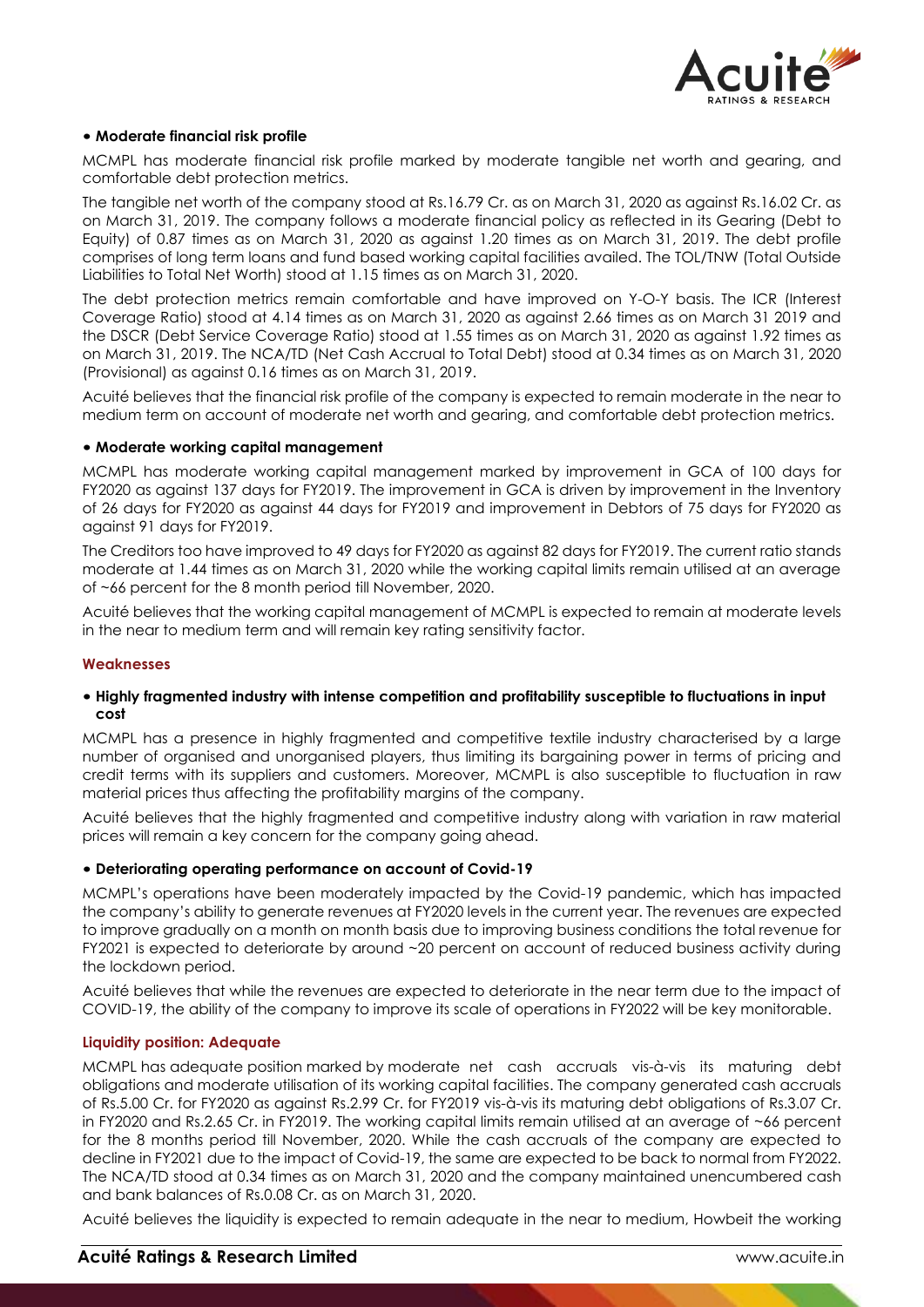

capital management in the near to medium term will remain a key rating sensitivity factor amidst the growing scale of operations and the impact of Covid-19.

#### **Rating Sensitivities**

- Significant improvement in scale of operations, while maintaining its profitability margins
- Deterioration in the working capital cycle leading to stress on the debt protection metrics or the liquidity position of the company

#### **Material Covenants**

None

#### **Outlook: Stable**

Acuité believes that MCMPL will maintain a 'Stable' outlook in the near to medium term on account of its extensive experience of the promoters in the business. The outlook may be revised to 'Positive' if the company registers higher-than-expected growth in revenues, profitability margins and net cash accruals while maintaining/improving its debt protection metrics and financial risk profile. The outlook may be revised to 'Negative' in case the company registers substantial decline in revenues or profitability margins or if the financial risk profile deteriorates due to higher than expected working capital requirements resulting in deterioration of the capital structure.

#### **About the Rated Entity - Key Financials**

|                               | Unit    | FY20 (Actual) | FY19 (Actual) |
|-------------------------------|---------|---------------|---------------|
| Operating Income              | Rs. Cr. | 35.41         | 26.47         |
| <b>PAT</b>                    | Rs. Cr. | 0.77          | 0.12          |
| PAT Margin                    | (%)     | 2.17          | 0.44          |
| Total Debt/Tangible Net Worth | Times   | 0.87          | 1.20          |
| <b>PBDIT/Interest</b>         | Times   | 4.14          | 2.66          |

## **Status of non-cooperation with previous CRA (if applicable)** None

#### **Any other information** None

## **Applicable Criteria**

- Default Recognition https://www.acuite.in/view-rating-criteria-52.htm
- Manufacturing Entities https://www.acuite.in/view-rating-criteria-59.htm
- Financial Ratios And Adjustments- https://www.acuite.in/view-rating-criteria-53.htm

## **Note on complexity levels of the rated instrument**

https://www.acuite.in/view-rating-criteria-55.htm

## **Rating History (Upto last three years)**

| <b>Date</b>              | Name of Instrument /<br><b>Facilities</b> | Term      | Amount<br>(Rs. Cr.) | <b>Ratings/Outlook</b>                 |
|--------------------------|-------------------------------------------|-----------|---------------------|----------------------------------------|
| 30-Sep-2020              | Term Loan                                 | Long Term | 1.72                | <b>ACUITE B</b><br>(Indicative)        |
|                          | <b>Proposed Bank Facility</b>             | Long Term | 25.28               | <b>ACUITE B</b><br>(Indicative)        |
| 04-Jul-2019              | Term Loan                                 | Long Term | 1.72                | <b>ACUITE B</b><br>(Indicative)        |
|                          | <b>Proposed Bank Facility</b>             | Long Term | 25.28               | <b>ACUITE B</b><br>(Indicative)        |
| 20-Apr-2018<br>Term Loan |                                           | Long Term | 1.72                | <b>ACUITE B / Stable</b><br>(Assigned) |